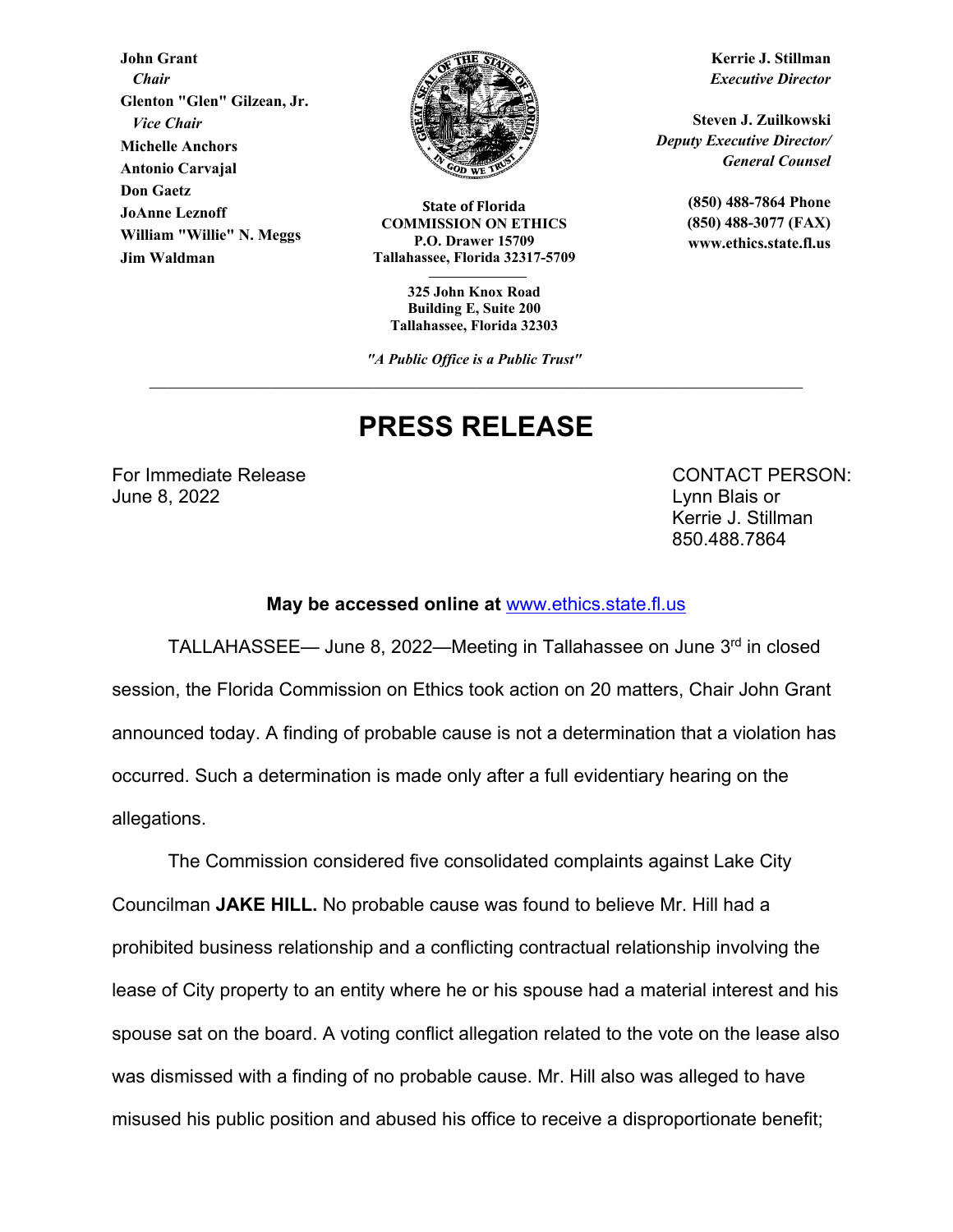however the Commission found no probable cause on those allegations. The Commission also found no probable cause to believe he advocated for the City to employ his son in violation of the anti-nepotism law.

 In a complaint filed against Palm Beach County Fire Rescue Battalion Chief **BRIAN MULLIGAN**, the Commission found probable cause to believe he misused his position and official resources to charge subordinate employees for classes to help them pass the Captain's promotional exam. The Commission also found probable cause to believe that the training classes created a conflicting employment or contractual relationship between his private business interests and his public duties. An allegation that Mr. Mulligan abused his position to receive a disproportionate benefit was dismissed with a finding of no probable cause because the Constitutional prohibition was not in effect at the time Mr. Mulligan engaged in the conduct at issue in the complaint.

The Commission found no probable cause on two allegations regarding Tallahassee City Manager **REESE GOAD.** Allegations that he misused his position for a personal benefit and violated the constitutional amendment prohibiting an abuse of office to obtain a disproportionate benefit by directing an employee to "stand down" and stop making public records requests to the City was dismissed with a finding of no probable cause.

The Commission adopted the recommendation of its Advocate, finding no probable cause on an allegation regarding **CAROL RENEA VINCENT**, City of Tarpon Springs Planning and Zoning Director. No probable cause was found to believe she misused her position when she recommended approval of a development variance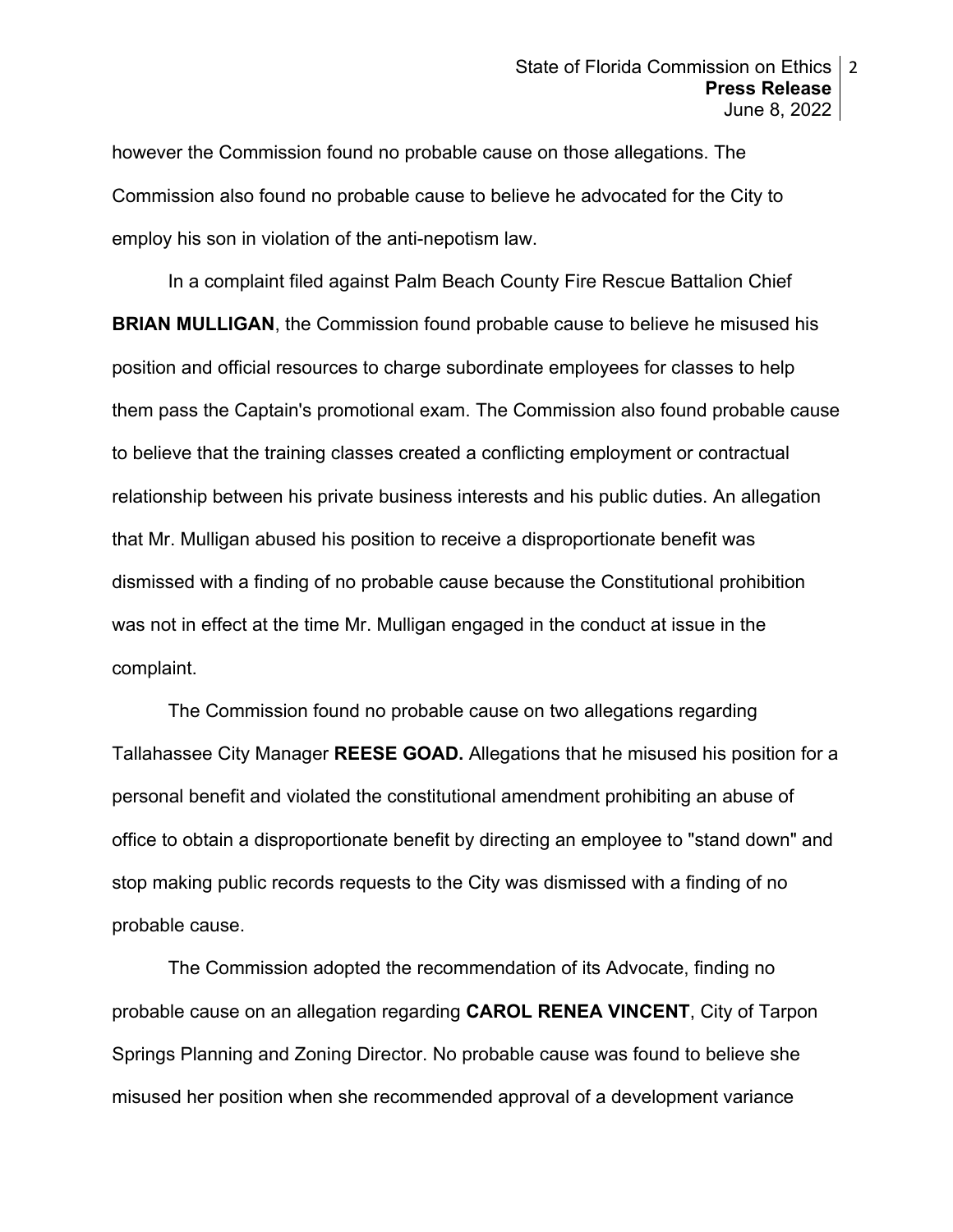request made by an applicant whose attorney served as a professional reference for her on an employment application.

Probable cause was found to believe **EDDIE MARTINEZ**, Monroe County Commissioner, violated Florida's financial disclosure laws by failing to disclose assets and liabilities on his 2020 Form 6 disclosure. No probable cause was found to believe Mr. Martinez failed to complete mandatory ethics training for the calendar year 2020.

No probable cause was found to believe **MARVIS "MARK" HATCH**, Dixie County Commissioner, violated the constitutional amendment prohibiting an abuse of office to obtain a disproportionate benefit by arranging for county resources to be used to repair a friend's driveway. Similarly, no probable cause was found to believe he misused his position regarding the driveway repair.

A self-initiated investigation – required by statute – to determine if Creekside at Twin Creeks Community Development District Chair **JOHN KINSEY** willfully failed to timely file his 2018 and 2019 CE Form 1 disclosures resulted in a finding of probable cause. In another self-initiated investigation – required by statute – the Commission found probable cause to believe **ANGELA HOUGH**, Moore Haven Mosquito Control District Member, willfully failed to file her 2018 Form 1 disclosure.

The Commission dismissed a self-initiated investigation – required by statute – to determine if **FELICIA STEWART**, City of Groveland Planning and Zoning Board Member, willfully failed to timely file her 2018 Form 1 disclosure. Ms. Stewart previously filed a financial disclosure appeal with the Commission that resulted in the maximum automatic fine of \$1,500 being rescinded. The \$1,500 maximum fine is necessary to invoke and maintain the Commission's jurisdiction; therefore, the Commission on Ethics dismissed the matter based upon the lack of jurisdiction to proceed.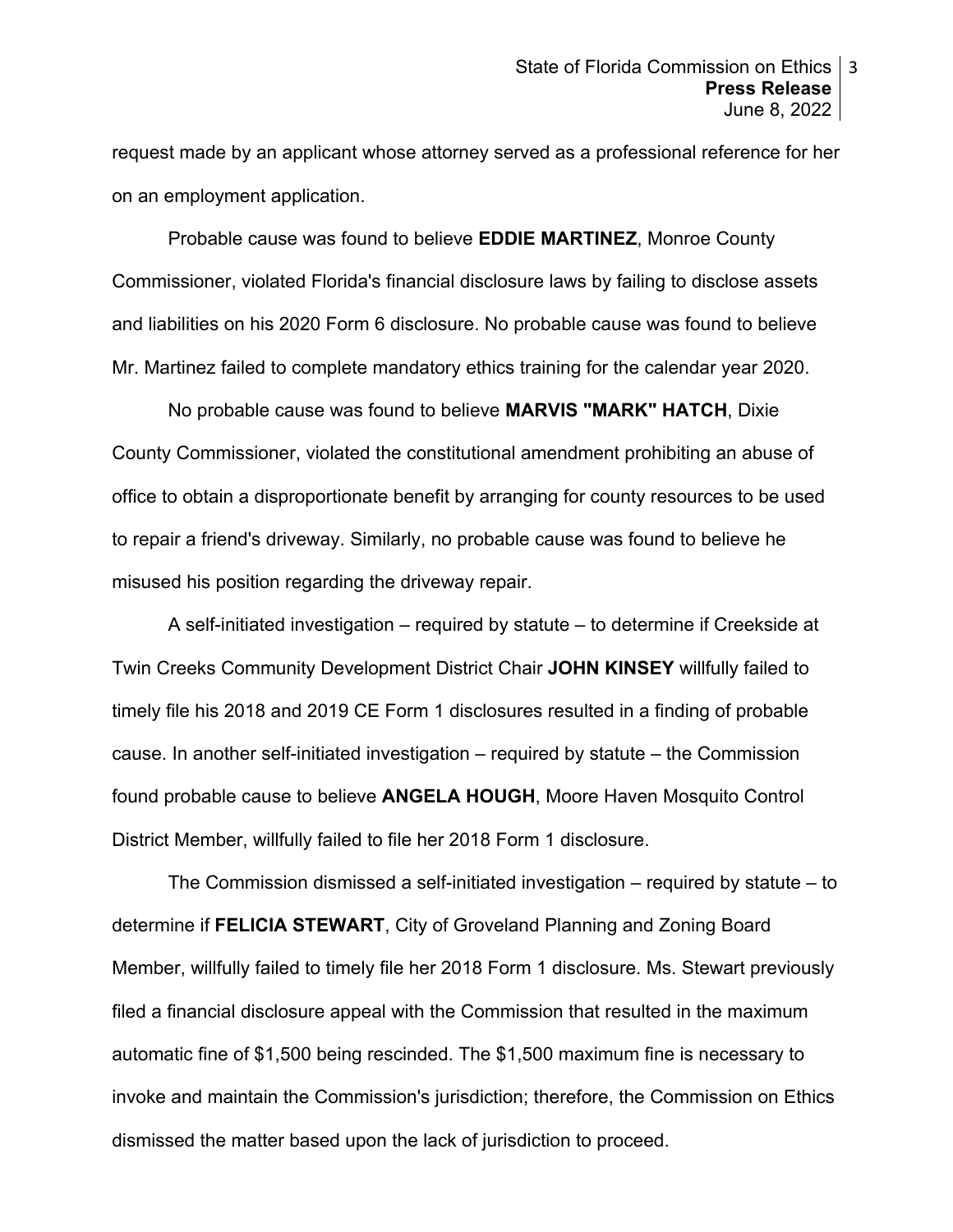The Commission dismissed a self-initiated investigation involving Florida Correctional Medical Authority (CMA) Board Member **KATHERINE ELIZABETH LANGSTON**. The investigation – required by statute – was undertaken to determine whether her failure to file a 2018 Form 1, Statement of Financial Interests, was willful. Ms. Langston no longer holds a public position, a condition necessary to maintain jurisdiction in a willful investigation.

The Commission reviewed 10 complaints for legal sufficiency. These reviews are limited to questions of jurisdiction and determinations as to whether the contents of the complaint are adequate to allege a violation of the Code of Ethics or other laws within the Commission's jurisdiction. As no factual investigation precedes the reviews, the Commission's conclusions do not reflect on the accuracy of the allegations made in these complaints. The Commission dismissed the following complaints for lack of legal sufficiency: **DENNIS LEMMA,** Seminole County Sheriff; **DANIEL BECTON**, Jacksonville City Council Member; **KEITH L. TRUENOW**, State Representative; **JOSH DAVENPORT**, Esto Town Council Member; **GREGG WELLS**, Esto Town Council Member; **LAURA ROSE SAPIENZA**, Flagler County or City of Palm Coast Public Employee; **HEATHER RUTLEDGE,** Lake Helen City Commissioner; **PATRICIA "PATTY" D. ACREE,** Trails Community Development District Assistant Secretary; **COURTNEY HARRIS BARKER**, Satellite Beach City Manager; **LORRAINE KOSS**, Cocoa City Council Member.

### **PUBLIC SESSION**

During its public session meeting, the Commission considered the Recommended Order of an Administrative Law Judge (ALJ) from the Division of Administrative Hearings in a complaint filed against **R.C. "RICK" LUSSY**, a candidate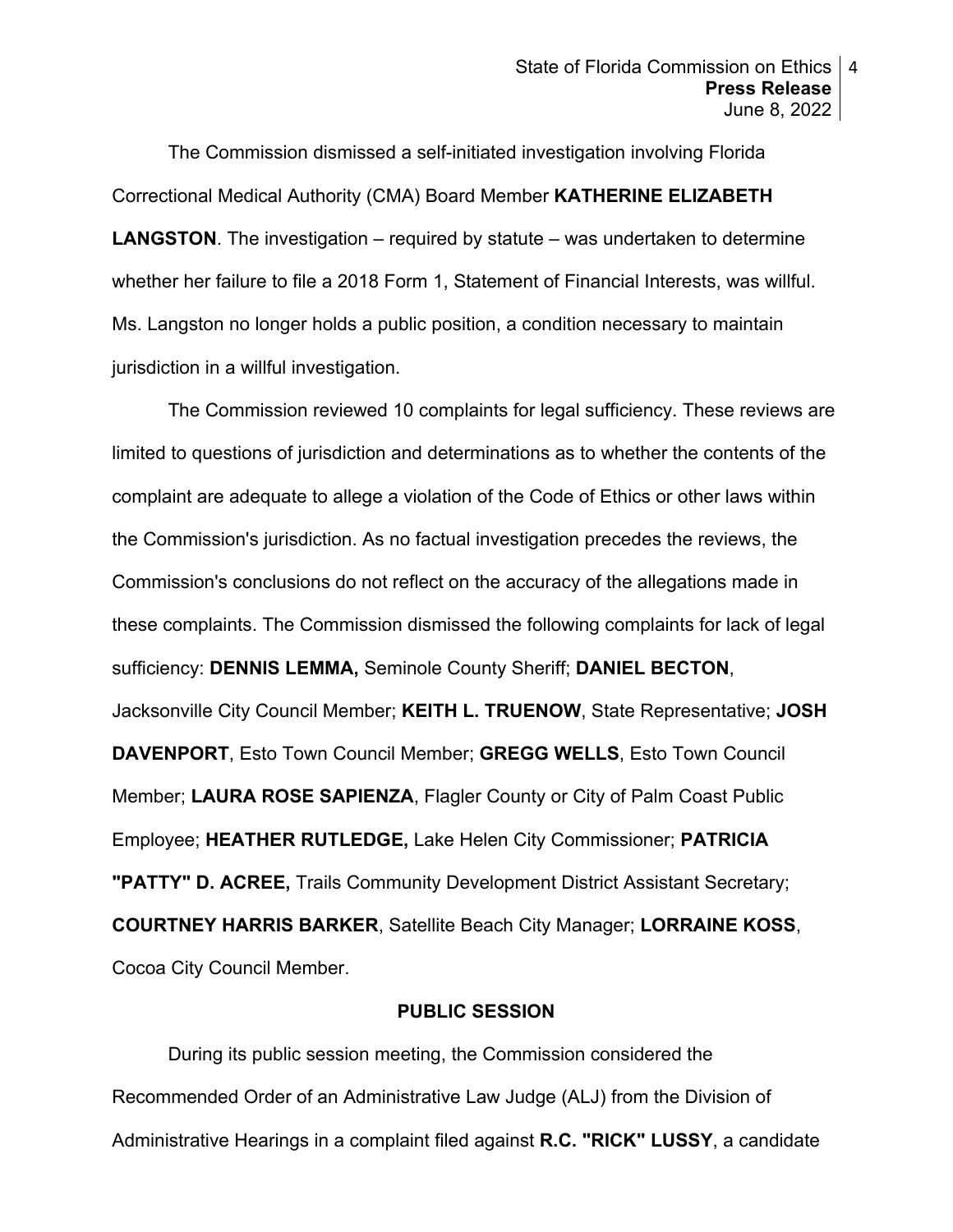#### State of Florida Commission on Ethics 5 **Press Release**  June 8, 2022

for Collier County Property Appraiser. The Commission took final action, finding Mr. Lussy failed to list liabilities exceeding \$1,000 on his 2019 Form 6. Based upon the record of the proceeding the Commission voted to increase the \$500 civil penalty recommended by the Administrative Law Judge. A civil penalty of \$5,000 and public censure and reprimand will be recommended to the Governor for imposition.

The Commission took final action and adopted a Joint Stipulation entered into between **TRACIE DAVIS,** Florida Representative, District 13, and the Commission Advocate, prior to a finding of probable cause. The Commission found Ms. Davis violated Florida's Constitution and financial disclosure laws by incorrectly identifying the net worth date on her 2020 Form 6. In accordance with statute, the matter will be referred to the Speaker of the Florida House of Representatives.

The Commission adopted an opinion finding that the Executive Director of Florida's Turnpike Enterprise would not have a prohibited conflict of interest if a property development company that employs her husband donates land to her agency for the construction of an interchange on Florida's Turnpike, provided certain conditions are met.

Contact the Commission's office to obtain rulings on appeals of automatic fines imposed for late submission of financial disclosure reports submitted by public officers and employees. (Item VII. on the June 3rd meeting agenda posted on the Commission's website.)

The Florida Commission on Ethics is an independent nine-member commission formed in 1974 to review complaints filed under the statutory Code of Ethics and to answer questions from public officials about potential conflicts of interest through its issuance of advisory opinions.